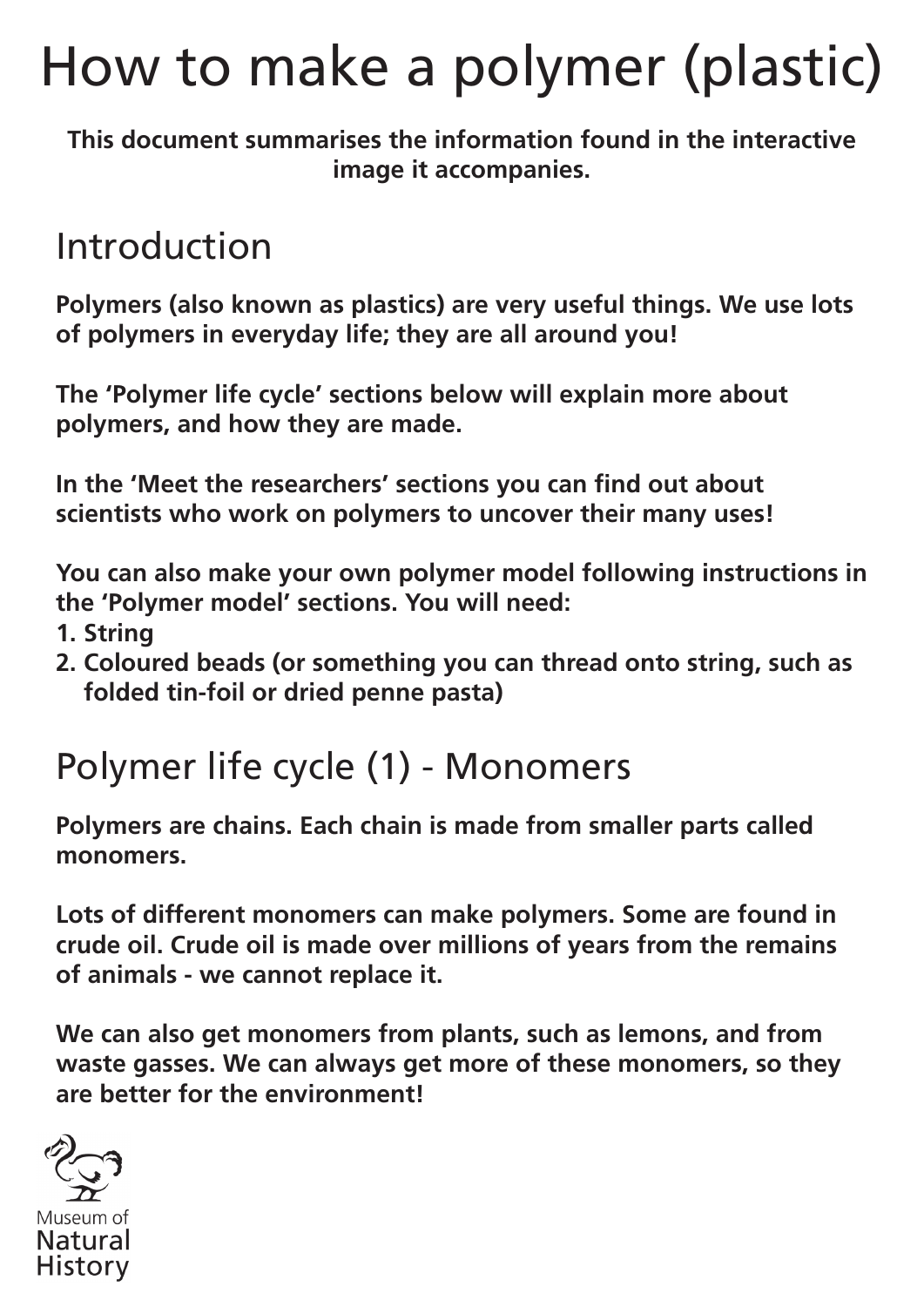# Meet the researcher (1) - Natalia

**Question: What do you work on?**

**Answer: I develop things that help to make polymers from monomers!**

**Question: What is your typical day like?** 

**Answer: I start the day by reading about tests (experiments) that other scientists have done – this can inspire and inform my own work. To do my own experiment, first I prepare everything that I will need. I can then mix the ingredients so that** 



**they make a polymer. After lunch, I check what I made. I do different types of experiments each day!**

**Question: What is the most surprising thing you have discovered?**

**Answer: There are lots of surprising and interesting types of equipment. My chemistry has to be done in air which doesn't contain oxygen – this requires lots of special equipment to keep the air clean.**

**Question: Why did you become a scientist?**

**Answer: Since I was young, I was curious about science and I loved to learn about it. I like being a scientist because I can learn new things each day, and I can teach younger students – I hope they find it as fascinating as I did as a child!**

**Question: When you were in school, what was your favourite subject?**

**Answer: I liked physics, chemistry, biology and maths.**



**Question: How do you relax when you're not doing science?**

Museum of **Natural History** 

**Answer: I like to meet my friends and go to yoga classes.**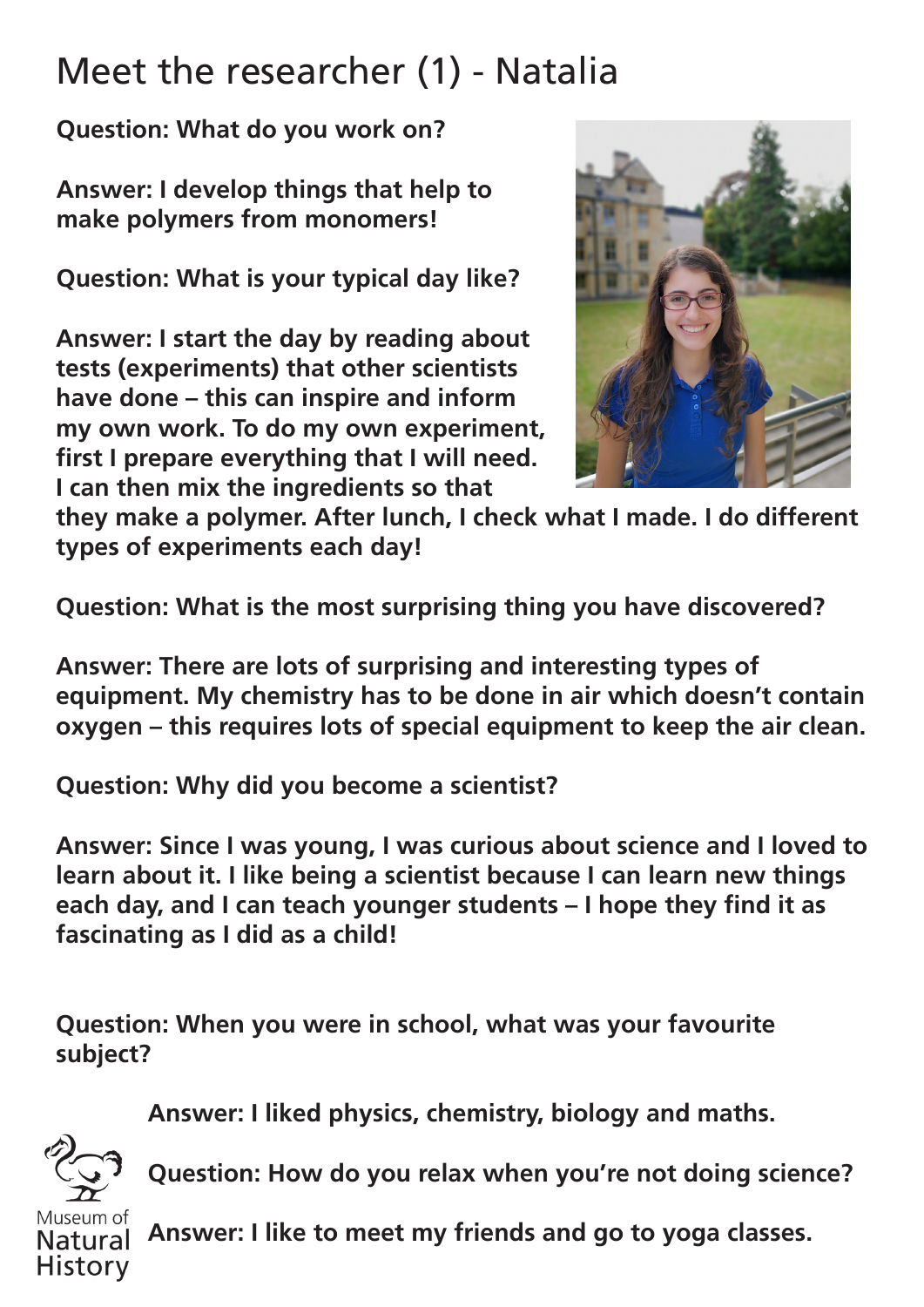#### Polymer model (1) - Monomers

**A polymer chain is made out of lots of small monomers. For your model, you will be using beads as your 'monomers'.** 

**Choose some beads to make your polymer out of - they do not have to be the same as each other! There are lots of different shapes, colours and size of monomer, so try to find as many different beads for your model as you can!**

**If you have no beads, try penne pasta, or shape some coloured clay or tin foil**

# Polymer life cycle (2) - Catalysis

**Polymers are made by a process called catalysis: this is how the monomers are joined together into a long chain.**

**Catalysts make a process happen (like joining monomers together), but they are not changed when they do it. This means we can use them again and again!**

**For example, a pair of scissors can cut paper in half. Afterwards, the scissors are the same, and we can use them to cut more paper. The scissors are like a catalyst.**

#### Meet the researcher (2) - Wouter

**Question: What do you work on?**

**Answer: I research how to make polymer s. I make catalysts which force two metals together.**

**Question: What is your typical day like?**



History

**Answer: On a typical day, I spend 4-6 hours in the lab setting up** Museum of and taking down experiments. It **is important that all the materials**

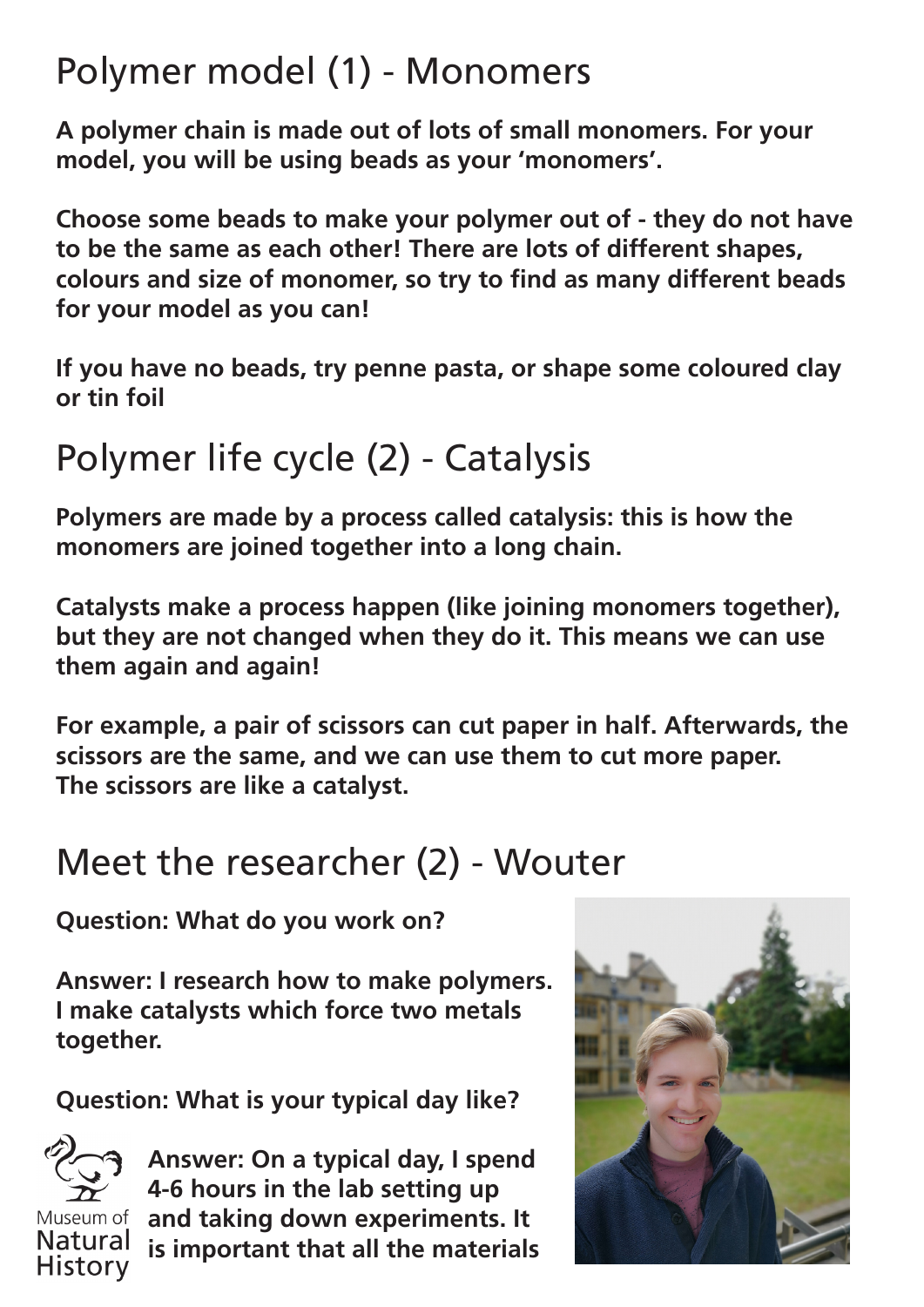**I use are pure (made of only one material). I do a lot of work in a glovebox so I can keep my materials pure. I make catalysts and then test them out.**

**Question: What is the most surprising thing you have discovered?**

**Answer: I discovered that small changes can lead to surprisingly large effects, especially in chemistry and research.**

**Question: Why did you become a scientist?**

**Answer: I became a scientist because I have always loved the sciences and maths. I enjoy understanding how things work. Also, I wanted to find a way that I could help our environment which I am now able to do through my research.**

**Question: When you were in school, what was your favourite subject?**

**Answer: My favourite subjects at school have always been chemistry and maths.**

**Question: How do you relax when you're not doing science?**

**Answer: To relax, I like to hang out with friends, watch TV, go hiking and play video games.**

#### Polymer model (2) - Catalysis

**Now we have your monomer beads, we can make a polymer! To make your polymer by catalysis, thread your beads onto string to form a chain.** 

**Your hand is working as the catalyst because it doesn't change while doing this process. After your hand adds a bead it can keep adding** 



**more beads!!**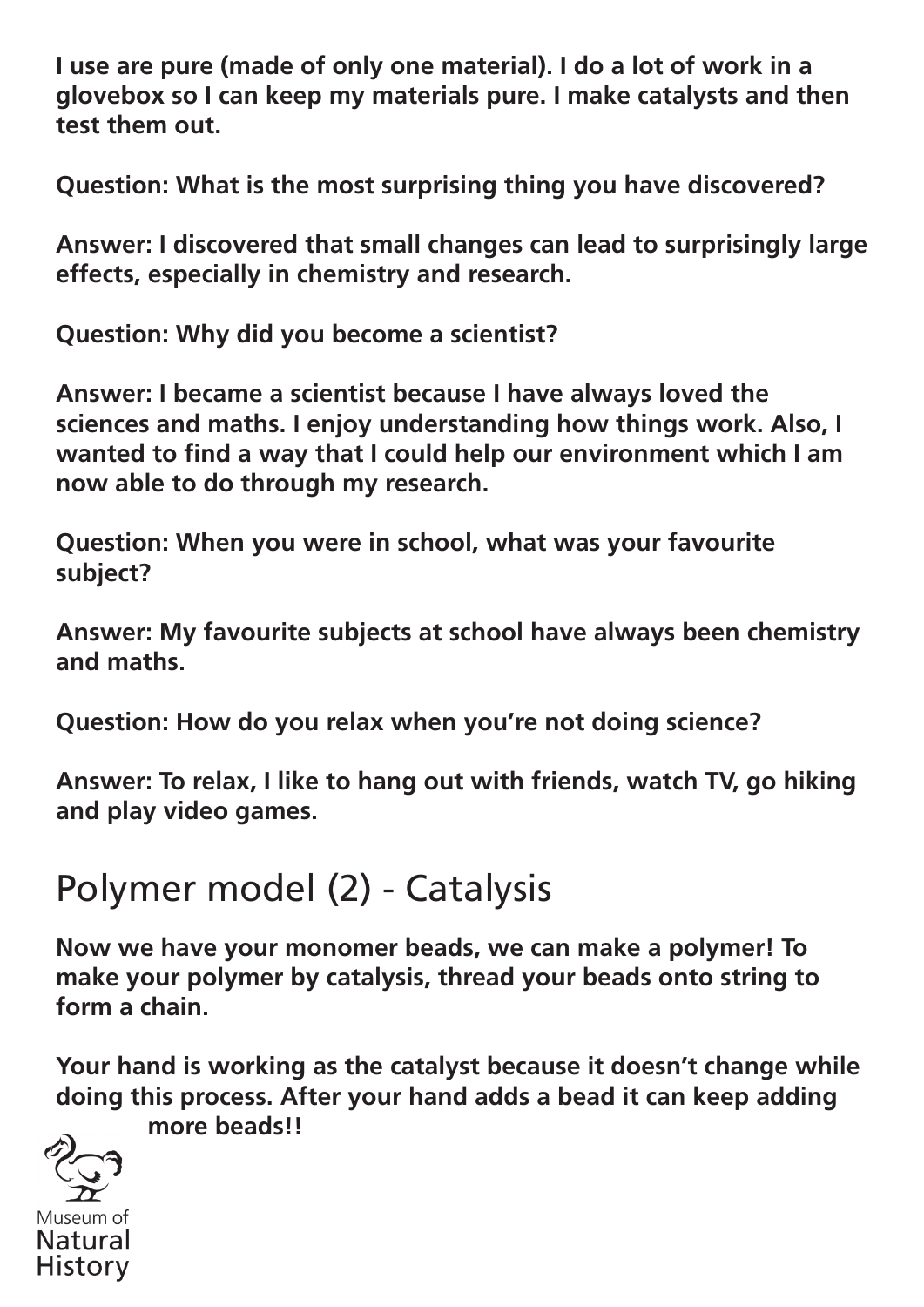# Polymer life cycle (3) - Properties

**Polymers can have lots of different properties; some are hard, like glasses lenses; some are stretchy, like cling film.**

**Polymers with different properties are used to make different things. For example, polymers that stretch to be very thin can make bin bags.**

**Activity: Can you find polymers with different properties in your home?**

- **1. Hard (try glasses, or a cup)**
- **2. Stretchy (try cling film, or bin bags)**
- **3. Soft (try a cushion, or clothes)**

# Meet the researcher (3) - Holly



**Question: What science research do you do?**

**Answer: I am a polymer chemist – this means that I look at ways to make new plastics, which are more environmentally friendly and have good properties. I am working on polymers to be used in batteries.**

**Question: What is your typical day like?**

**Answer: I work in a laboratory. I often make polymers, which involves stirring different chemicals together. Once the polymer is made, I can use different machines to test its properties – such as its strength, and its melting temperature.**

 **Question: What is the most surprising thing you have discovered?**



Natural **History** 

**Answer: That doing chemistry is a slow process – it can take a while to get results!**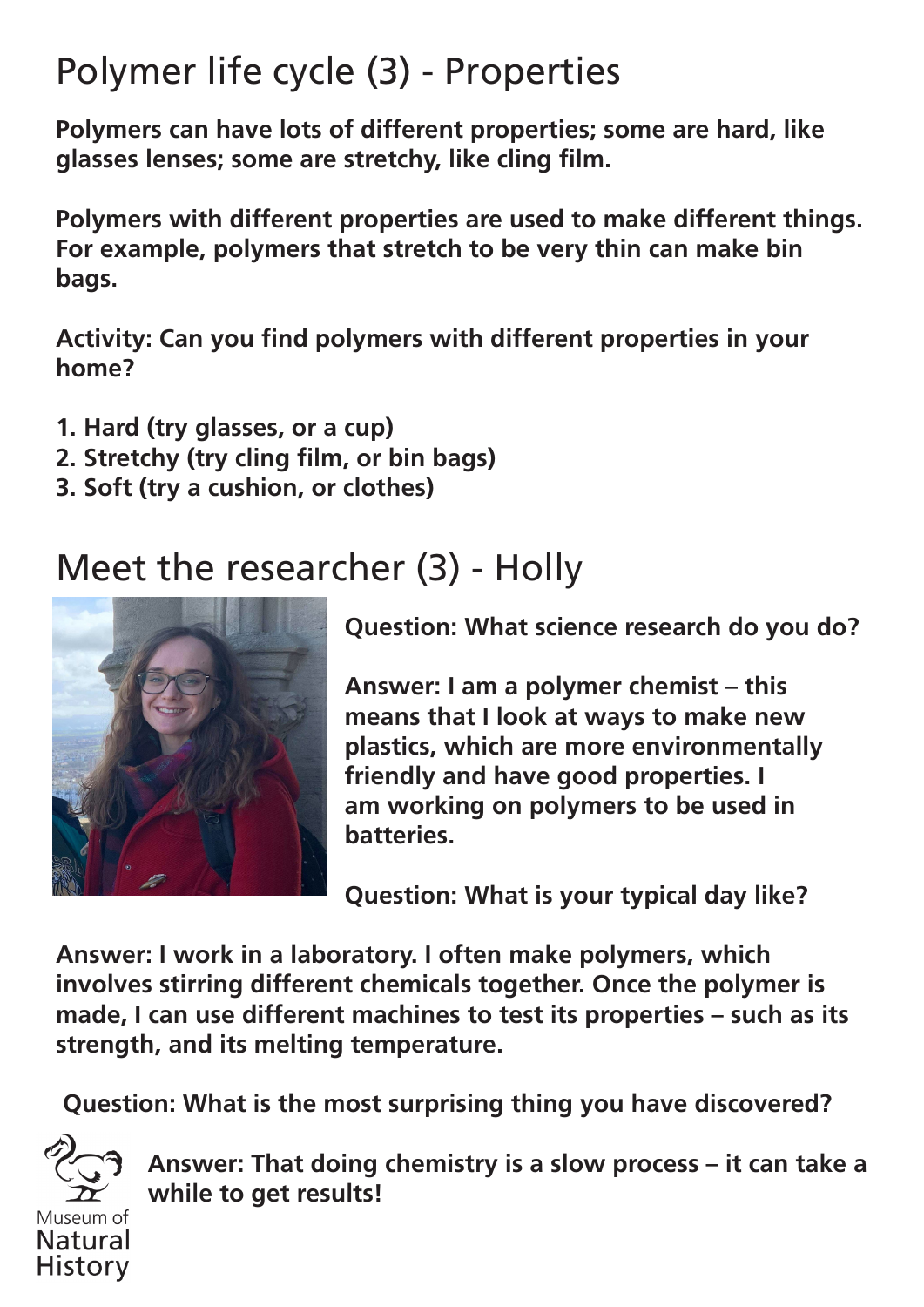**Question: Why did you become a scientist?**

**Answer: I was interested in science at school and wanted to use it to solve real-world problems.**

**Question: When you were in school, what was your favourite subject?**

**Answer: I liked chemistry, of course, and geography.**

**Question: How do you relax when you're not doing science?**

**Answer: I enjoy reading, spending timing outdoors, and practising taekwondo.**

# Polymer model (3) - Properties

**Polymers have different properties because they are made of different monomers, arranged in different ways. Try making a new polymer model with your beads and string - what is different between this model and the first one you built?**

**In polymers, long chains are harder than short chains. A polymer chain doesn't have to be in a line - they can be branched like a tree with lots of chains crossing over each other!**

**Can you make a branched polymer chain?**

# Polymer life cycle (4) - What next?

**We want to make materials which last a long time. However, an object made from polymer can not last forever; when it is no longer useful, what can we do with it?**



Natural **History** 

**1. Throw away – It is easy to throw polymers away, but it is wasteful (e.g. crisp packets, food packets)**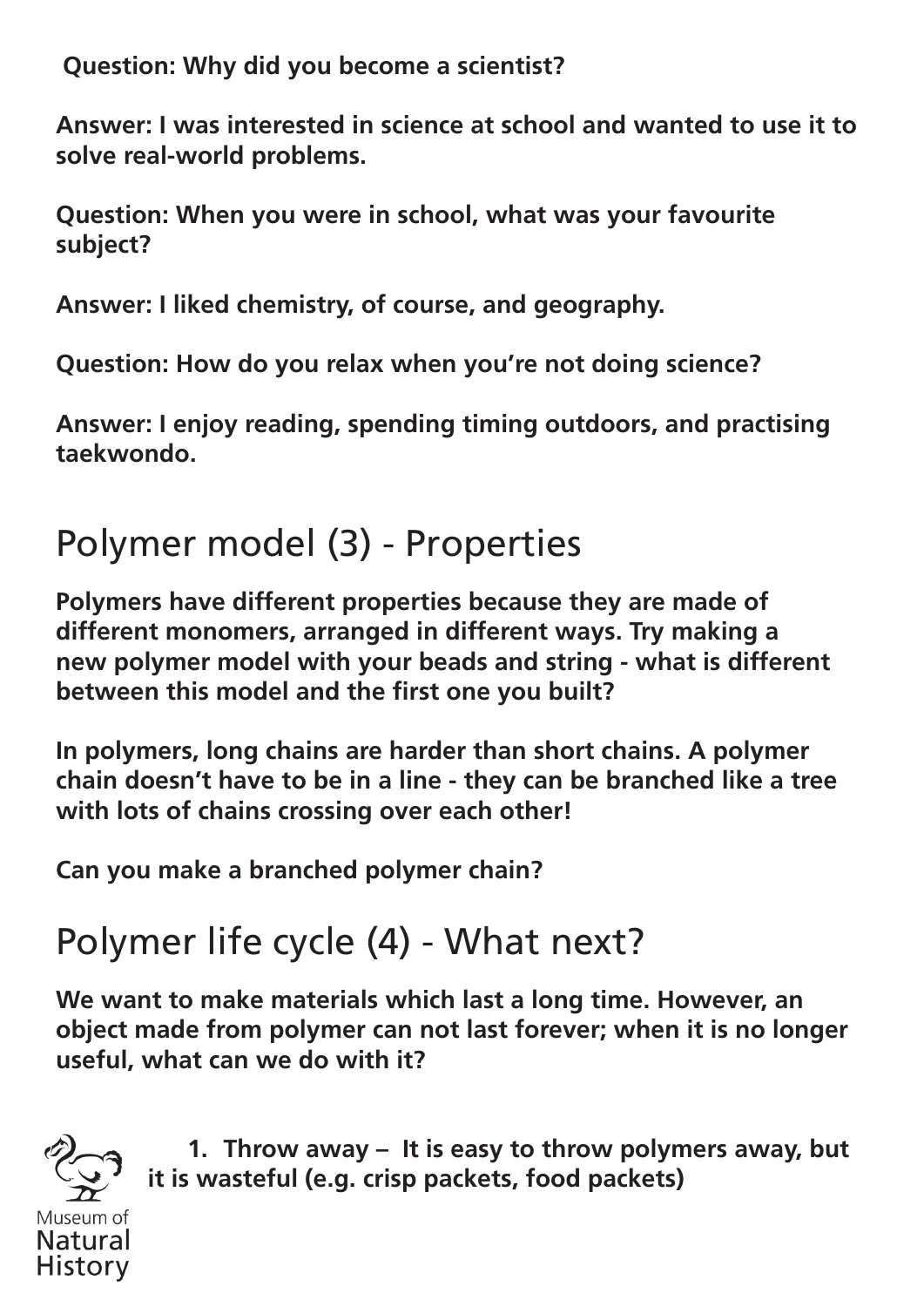- **2. Recycle When a polymer is recycled, it is moulded into a new shape (e.g. milk bottles, many plastics)**
- **3. Degrade Degrading a polymer means the long chain is broken back down into the monomers it was made from.**

#### Meet the researcher (4) - Jamie

**Question: What do you work on?**

**Answer: I am a supramolecular chemist – this means that I look at how molecules (tiny building blocks which make up our world) interact. I am aiming to make a catalyst for producing polymers which can be degraded.**

**Question: What is your typical day like?**

**Answer: Working in a lab, I see what happens to chemicals when they are** 

**mixed. I use a lot of different machines, which all tell me about different properties of the chemicals.**

**Question: What is the most surprising thing you have discovered?**

**Answer: Research can take you on quite the journey. Often you can start off one way, and find something completely unexpected!**

**Question: Why did you become a scientist?**

**Answer: I have always been interested in how the world around us works. Being a scientist lets me explore interesting questions while developing new things which can solve real world problems.**



**Question: When you were in school, what was your favourite subject?**

**Answer: Chemistry! Or if that's not allowed to count,**  Museum of **probably history.**Natural **History**